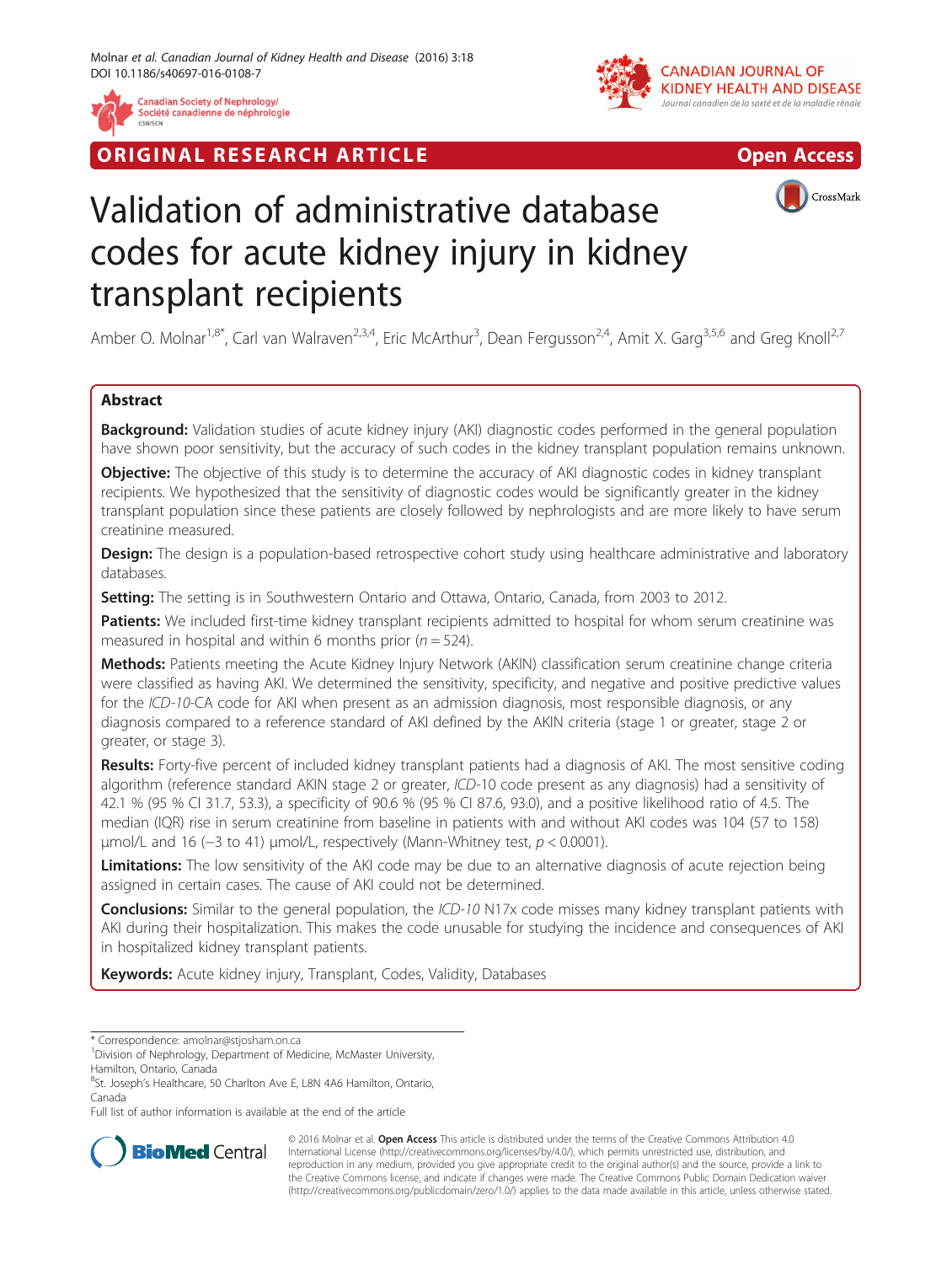# Abrégé

Mise en contexte: Les études de validation portant sur les codes diagnostiques pour l'identification de l'insuffisance rénale aiguë (IRA) menées dans la population générale ont révélé une piètre sensibilité de détection de ceux-ci. Toutefois, leur fiabilité chez les patients ayant subi une greffe du rein reste à démontrer.

Objectif de l'étude: Cette étude visait à évaluer la précision des codes de diagnostic de l'IRA chez les patients ayant reçu une greffe rénale. Le postulat de départ était que la sensibilité de ces codes serait nettement supérieure au sein de cette population puisque ces patients bénéficient d'un suivi par un néphrologue et sont plus susceptibles de voir leur taux de créatinine mesuré régulièrement.

Cadre et type d'étude: Il s'agit d'une étude de cohorte rétrospective, représentative de la population. Elle a été réalisée entre 2003 et 2012, à Ottawa et dans le sud-ouest de l'Ontario, à partir de bases de données de laboratoire.

Participants: Un total de 524 receveurs d'une première greffe rénale ayant été hospitalisés et dont la créatinine a été mesurée au moment de l'hospitalisation et dans les 6 mois précédant celle-ci.

Méthodologie: Les patients dont le taux de créatinine correspondait aux stades de classification de l'IRA du Acute Kidney Injury Network (AKIN) ont été considérés en insuffisance rénale aiguë. Des valeurs de spécificité et de sensibilité ainsi que des valeurs de prédiction positives et négatives pour le code ICD-10-CA en situation d'IRA ont été déterminées lorsque l'IRA constituait le diagnostic d'admission, le diagnostic le plus probable mis en cause, ou n'importe lequel des diagnostics évoqués, en comparaison avec les standards de référence définis par les critères de l'AKIN (stade 1 ou supérieur, stade 2 ou supérieur, ou stade 3).

Résultats: Au total, 45 % des patients admis dans cette étude ont reçu un diagnostic d'IRA. L'algorithme de codage le plus sensible [stade 2 en référence aux standards AKIN avec pour tout diagnostic la présence du code ICD-10-CA] présentait une sensibilité de 42,1 % [95 % IC 31,7 à 53,3], une spécificité s'élevant à 90,6 % [95 % IC 87,6 à 93,0] et un rapport de vraisemblance positif de 4,5. La hausse médiane [étendue interquartile] de créatinine sérique par rapport aux valeurs de base était de 16 [-3 à 41] μmol/L pour les patients non codés et de 104 [57 à 158] μmol/L pour les patients chez qui on décelait le code ICD-10-CA [test de Mann-Whitney, p < 0,000 1].

Limite de l'étude: Dans certains cas, la faible sensibilité du code ICD-10-CA pourrait s'expliquer par un code de rejet aigu. Les causes d'épisodes d'IRA n'ont pas pu être établies dans cette étude.

Conclusions: À l'instar de l'ensemble de la population, le code ICD-10 N17x sous-estime l'incidence de l'IRA chez les greffés rénaux lors d'une hospitalisation. Ceci rend l'utilisation de ce code peu propice à des fins d'études sur l'incidence et les conséquences de l'IRA chez les patients hospitalisés qui ont subi une greffe du rein.

#### What was known before

Validation studies performed in the general population demonstrate that acute kidney injury (AKI) diagnostic codes have low sensitivity but high specificity. The accuracy of AKI diagnostic codes in the kidney transplant population has not been studied.

# What this adds

The ICD-10 N17x diagnostic code for AKI has a low sensitivity in the kidney transplant population, making the code unusable for studying the incidence and consequences of AKI in hospitalized kidney transplant patients. These results help inform the conduct of future studies in the kidney transplant population utilizing administrative data.

#### Background

Health administrative databases house an enormous amount of data that might permit the conduct of large observational studies in an efficient, relatively low-cost

manner [[1, 2\]](#page-9-0). However, researchers utilizing such databases must be aware of the limitations of the data and the potential for biased results [\[3](#page-9-0)–[5\]](#page-9-0). In particular, the validity of studies for which key exposures or outcomes are identified with diagnostic or procedural codes depends upon the accuracy of such codes [\[5](#page-9-0), [6](#page-9-0)]. When used for clinical research, the accuracy of diagnostic and procedural codes for the entities they are supposed to represent should be determined.

The accuracy of diagnostic codes for acute kidney injury (AKI) has been measured in the general population, showing a very low sensitivity (approximately 30 %) but a notably high specificity (generally >95 %) [\[7](#page-9-0)]. A recent study examined the incidence and outcomes associated with AKI in the kidney transplant population, with AKI being defined using diagnostic codes [[8](#page-9-0)]. However, the accuracy of diagnostic codes for AKI has never been determined in the kidney transplant population.

This study measured the accuracy of the International Classification of Diseases, Tenth Revision (ICD-10) code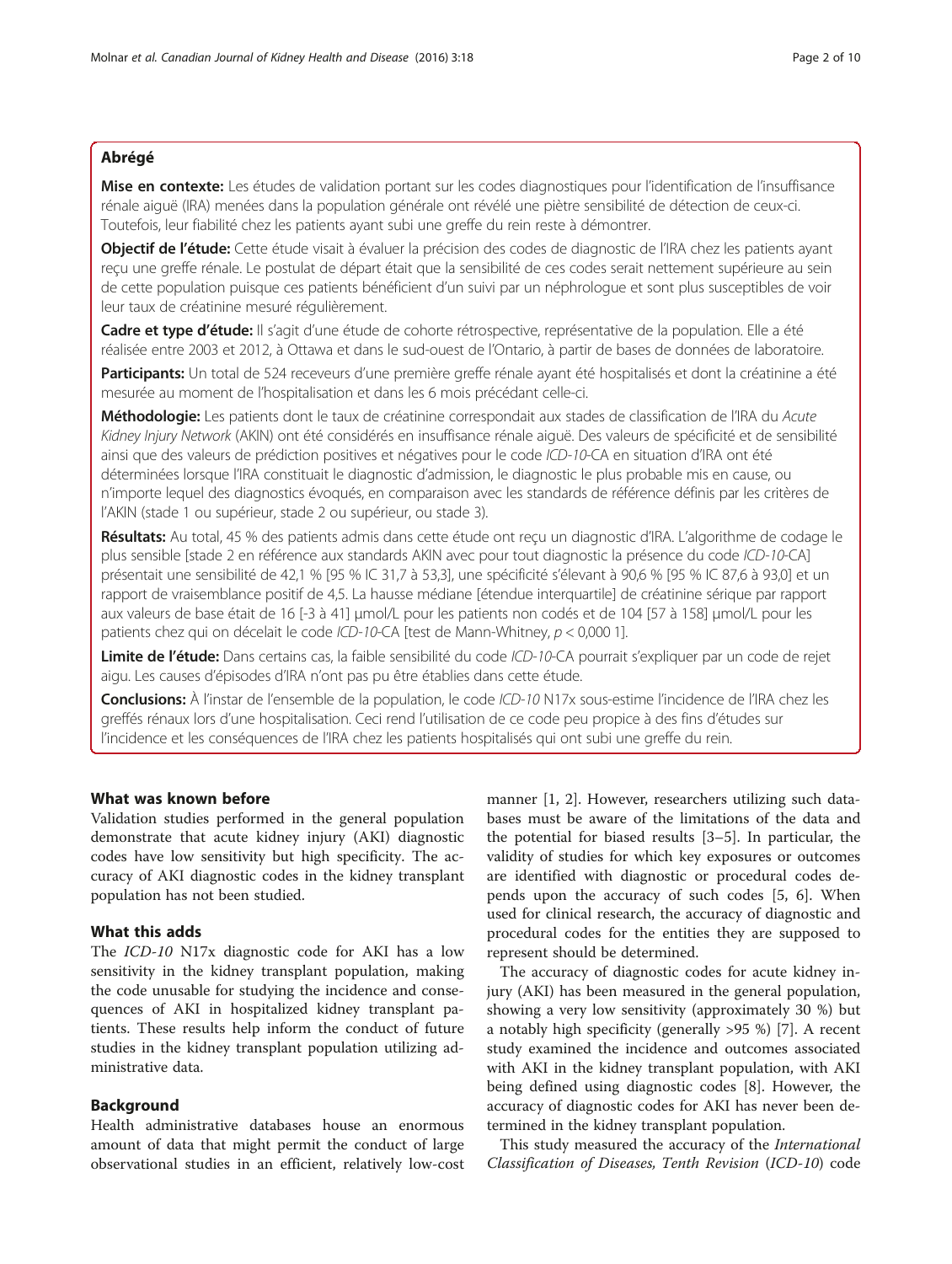N17x for AKI in kidney transplant recipients admitted to hospital. We hypothesized that the ICD-10 code would more accurately identify AKI in the kidney transplant population compared to the general population because kidney transplant patients have a higher prevalence of AKI, are more likely to have their kidney function followed closely, and are more likely to have a nephrologist involved in their care during a hospital admission [\[8](#page-9-0)–[10\]](#page-9-0).

#### Methods

#### Study design and setting

We conducted a population-based retrospective validation study in the province of Ontario, Canada, using Ontario's population-based health administrative databases at the Institute for Clinical Evaluative Sciences (ICES) and laboratory data from Southwestern Ontario and Ottawa, Ontario. Residents of Ontario have universal access to hospital care and physician services under a single provincial payer system, resulting in a comprehensive repository of health administrative data. The availability of laboratory data was limited to Southwestern Ontario and Ottawa, Ontario. The study was conducted according to a pre-specified protocol that was approved by the Ottawa Hospital Research Ethics Board. The reporting of this study follows guidelines set out for studies assessing diagnostic accuracy (Appendix [1\)](#page-6-0) [\[11\]](#page-9-0).

#### Data sources

We created our study's analytical dataset using seven databases that were linked using encrypted unique identifiers. We identified kidney transplant recipients using the Canadian Organ Replacement Register (CORR), which captures data on every kidney transplant in the province of Ontario [[12](#page-9-0)]. Laboratory data were obtained from the Ottawa Hospital Data Warehouse (OHDW) for Ottawa patients and from Cerner and Gamma-Dynacare for Southwestern Ontario patients. OHDW houses inpatient and outpatient lab information for individuals who had bloodwork drawn at one of three hospitals in Ottawa, Ontario. Cerner is a hospital network in Southwestern Ontario, housing inpatient and outpatient laboratory data from 12 hospitals. Gamma-Dynacare is a laboratory service provider that contains outpatient lab information for individuals who had bloodwork drawn at any of their 148 collection sites in Ontario. Demographics and vital status information were obtained from the Ontario Registered Persons Database (which records the sex, birthdate, and death date of all Ontarians) and CORR. Diagnostic and procedural information from all hospitalizations were determined using the Canadian Institute for Health Information Discharge Abstract Database (CIHI-DAD), which captures data on every hospitalization in the province of Ontario. Information was also obtained from the Ontario Health Insurance Plan database, which contains all health

claims for inpatient and outpatient physician services. We have previously used these databases to research kidney health outcomes and health services [[13](#page-9-0)–[15\]](#page-9-0).

#### Study cohort

We included patients with the following characteristics: (a) first kidney-only transplant recipients; (b) hospitalized 6 months or later following kidney transplantation; (c) having at least one serum creatinine value measured during the hospital admission; (d) discharged from hospital prior to the end date of laboratory data availability; and (e) serum creatinine data available anytime between 2 weeks to 6 months prior to the admission date to determine baseline creatinine. Hospital admissions less than 6 months post transplant were excluded to eliminate as much as possible AKI secondary to post-operative complications, delayed graft function, and early acute rejection. Hospital admissions occurring between April 1, 2003 and December 31, 2012 (Ottawa) and March 31, 2012 (Southwestern Ontario) were eligible for inclusion. Hospital admissions with an admission date prior to April 1st, 2003 were excluded due to the use of ICD-9 diagnostic codes prior to this date. Originally, ICD-9 codes were included as a separate analysis, but this analysis had to be suppressed (as per ICES privacy regulations), due to the presence of too many small cells (total  $n = 118$  patients). A look-back period of 3 years from the date of hospital admission was used to determine comorbidities. Codes used to define comorbidities of interest are outlined in Appendix [2](#page-7-0). When multiple eligible hospital admissions were available for a patient, one was selected at random in order to avoid clustering in the analysis.

#### Criteria for AKI

We used the Acute Kidney Injury Network (AKIN) staging system to define AKI [\[16\]](#page-9-0). AKIN stage 1 is defined by an increase in serum creatinine  $\geq 26.4$  μmol/L (0.3 mg/dL) or a 1.5- to 2-fold increase from baseline. AKIN stage 2 is defined by a >2- to 3-fold increase in serum creatinine from baseline. AKIN stage 3 is defined by an increase in serum creatinine >3-fold from baseline, or a serum creainine >354 μmol/L, with an acute increase of at least 44 μmol/L (0.5 mg/dL) [[16\]](#page-9-0). The urine output criterion for the AKIN staging system was not used as these data were not available from our databases. The peak creatinine during a hospital admission was used to define the presence or absence of AKI and the AKIN stage. If multiple baseline creatinine values were available, the most recent value was used, except if drawn less than 2 weeks prior to admission. Creatinine values drawn very close to admission were excluded due to a heightened chance of the patient being unwell at the time of the bloodwork; the result may therefore not reflect a true baseline value but possibly the beginning of the AKI episode.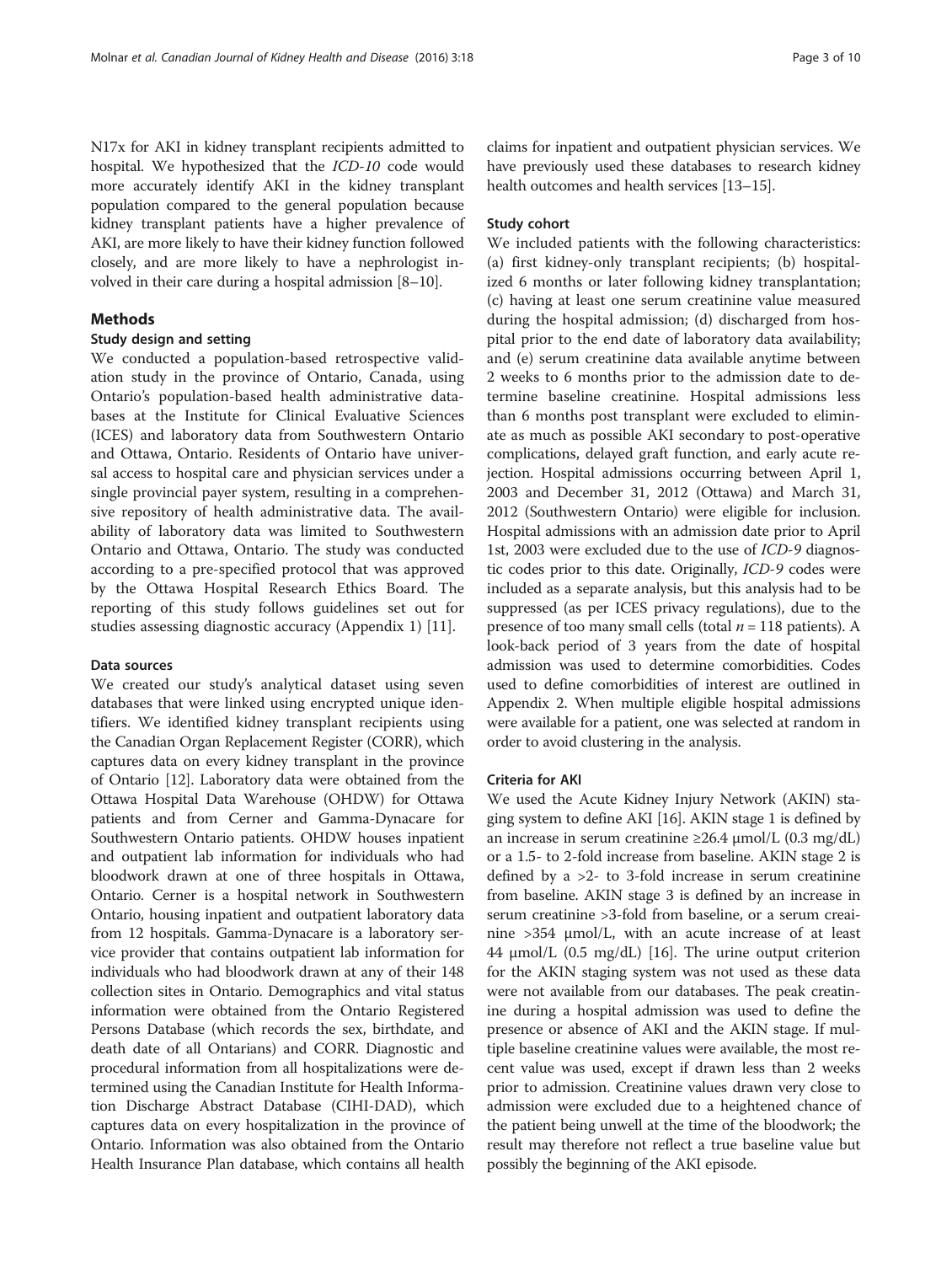#### ICD-10 code for AKI

Trained coders review all charts to record appropriate diagnosis codes and their associated attributes following a discharge from hospital. Coders follow the Canadian Coding Standards developed by CIHI [[17](#page-9-0)]. According to CIHI's guidelines, the coders are not permitted to interpret laboratory tests; however, they can record a condition based on laboratory measurements if a physician documents the condition in the patient's chart. For hospitalization records (included in the CIHI-DAD), coders may record up to 25 conditions using ICD-10 diagnostic codes. They must also indicate the diagnosis type. A diagnosis type "M" is the main or most responsible diagnosis, which is the condition that contributed most to the hospital length of stay or used the greatest amount of resources. An admission diagnosis is any condition that existed prior to the admission and was treated during the hospital stay [\[17\]](#page-9-0).

In our study, we tested the accuracy of the ICD-10 code N17x, which defines "acute renal failure," when present as diagnosis type "M" or most responsible/main diagnosis, admission type diagnosis, or any diagnosis type (present in any one of the 25 potential diagnosis fields).

#### Statistical analysis

We calculated the sensitivity, specificity, positive predictive value (PPV), and negative predictive value of the ICD-10 N17x code compared to a reference standard of changes in serum creatinine using the AKIN staging system for AKI (formulas and a sample  $2 \times 2$  table are presented in Appendix [3](#page-8-0)). We calculated 95 % confidence intervals for single proportions using the Wilson Score method [[18\]](#page-9-0). We calculated the positive likelihood ratio using the sensitivity and specificity (Appendix [3\)](#page-8-0). We also compared the change in serum creatinine between patients who were coded positive or negative for N17x. The difference in the distribution of change in creatinine between code negative and code positive patients was formally tested using the Mann-Whitney test. We conducted all analyses using the SAS software, version 9.4 (SAS institute Inc., Cary, NC, USA).

#### Results

We identified a total of 524 kidney transplant patients with eligible hospital admissions from 2003 to 2012 that met our inclusion criteria. Patient selection is outlined in Additional file [1:](#page-8-0) Figure S1. Baseline characteristics are outlined in Table [1.](#page-4-0) The mean (standard deviation, SD) age was 57.7 (12.1) years. The median (interquartile range, IQR) time from kidney transplant to the index hospital admission was 3.5 (1.5, 7.1) years. The baseline serum creatinine was measured a median (IQR) of 34 (22, 68) days prior to hospital admission. The peak creatinine was measured a median  $(IQR)$  of 1  $(0, 2)$  day post admission. AKI (based on AKIN criteria) occurred in 45.0 % of the cohort, and 14.1 % of the cohort was coded with ICD-10 N17x. Of the patients with AKI, most (67.8 %) had mild disease (AKIN stage 1).

The diagnostic performance of the various coding algorithms is presented in Table [2.](#page-5-0) The diagnostic code type of "all diagnoses" performed the best. Compared to a reference standard of AKIN stage 1 or greater, the ICD-10 N17x code for AKI showed a sensitivity of 28.0 % (95 % CI 22.6, 34.0) and specificity of 97.2 % (95 % CI 94.6, 98.6). Compared to a reference standard of AKIN stage 2 or greater, the ICD-10 code showed a sensitivity of 42.1 % (95 % CI 31.7, 53.3) and a specificity of 90.6 % (95 % CI 87.6, 93.0). Overall, specificity was high, >90 % for most code types and definitions of AKI. The positive predictive value decreased significantly with increasing severity of AKI: AKIN stage 1 or greater 89.2 % (95 % CI 80.1, 94.4); AKIN stage 2 or greater 43.2 % (95 % CI 32.6, 54.6); and AKIN stage 3 29.7 % (95 % CI 20.5, 40.9) (Table [2](#page-5-0)).

The absolute and relative changes in serum creatinine for patients that were coded positive and negative for AKI are presented in Table [3](#page-6-0) and Additional file [1](#page-8-0): Figures S2 and 3. In patients who were code positive and code negative for AKI, the median (IQR) absolute rise in serum creatinine from baseline was 104 (57 to 158) μmol/L and 16 (−3 to 41) μmol/L, respectively. The median (IQR) percent relative change was 56.9 (35 to 111) and 12.9 (−2.2 to 31), for code positive and code negative patients, respectively. The difference in the distribution of the absolute and relative changes in serum creatinine between code negative and code positive patients was statistically significant when the distributions were compared using the Mann-Whitney test ( $p < 0.0001$ ).

#### **Discussion**

This study measured the accuracy of the ICD-10 N17x code for the diagnosis of AKI in the kidney transplant population. The best performing code type was "all diagnoses" (i.e., present in any diagnostic field during a hospital admission). All code types, when compared to all definitions of AKI, showed a low to moderate sensitivity but high specificity. For AKI AKIN stage 1 or greater (any type of AKI), the positive predictive value of the code was high at almost 90 %. This suggests that the code would be reasonable for cohort selection if only kidney transplant patients with AKI were of interest. However, one would have to be satisfied that there was no differential misclassification, given the low sensitivity of the code, resulting in the exclusion of many patients who truly have AKI. Also, if only patients with more severe forms of AKI (AKIN stage 2 or 3) were of interest, the code would not be appropriate for cohort creation given the low prevalence of this disease stage with a resultant low positive predictive value.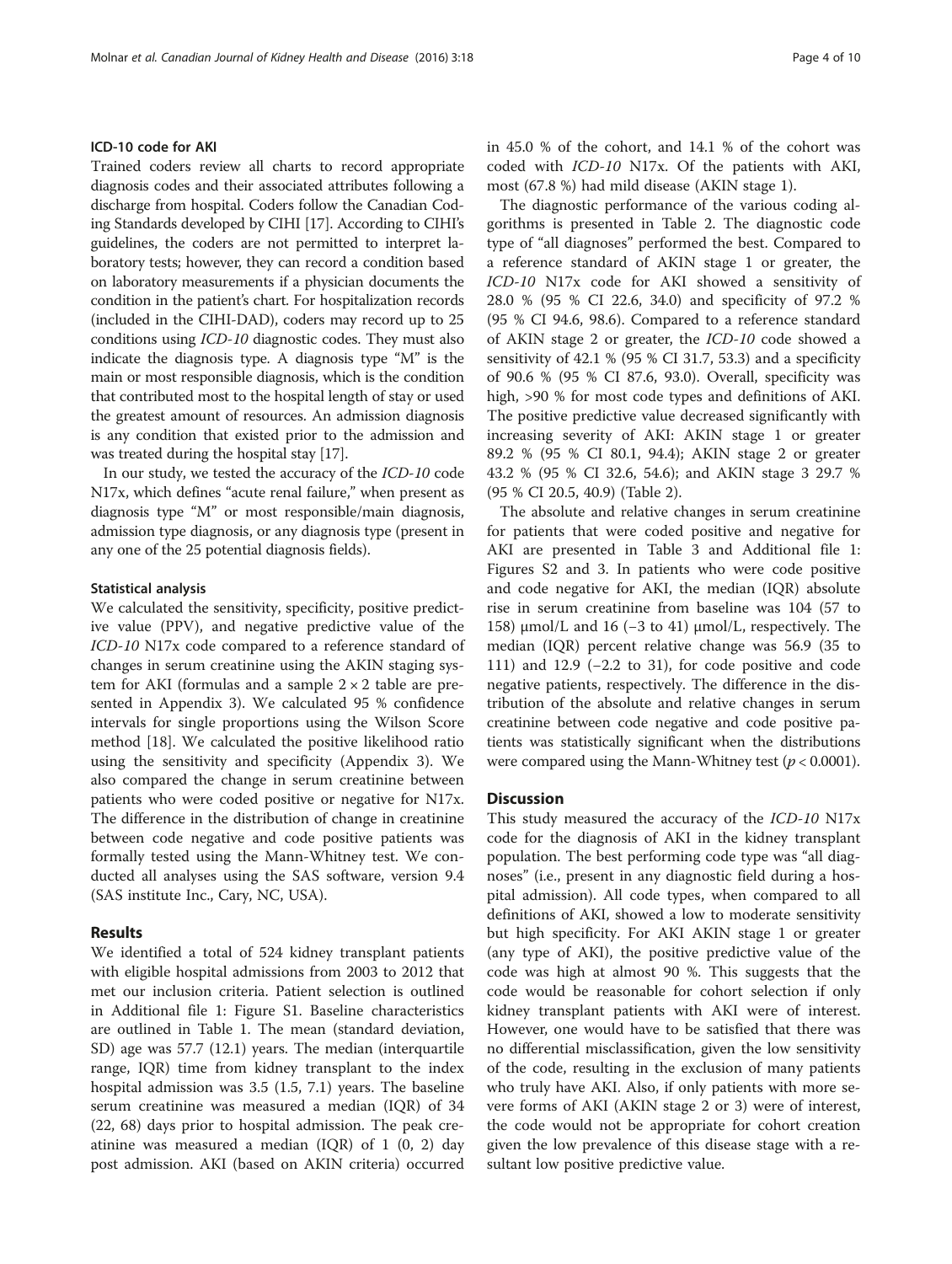<span id="page-4-0"></span>Molnar et al. Canadian Journal of Kidney Health and Disease (2016) 3:18 Page 5 of 10

#### Table 1 Baseline characteristics

#### Table 1 Baseline characteristics (Continued)

| Total $n = 524$                                              |               |
|--------------------------------------------------------------|---------------|
| Demographics                                                 |               |
| Mean age (SD), years                                         | 57.7 (12.1)   |
| Age (n (%))                                                  |               |
| 18 to $<$ 35                                                 | 23 (4.4)      |
| 35 to $<$ 60                                                 | 262 (50)      |
| 60 to $<$ 70                                                 | 151 (28.8)    |
| $\geq 70$                                                    | 88 (16.8)     |
| Women (n (%))                                                | 185 (35.3)    |
| Race (n (%))                                                 |               |
| Caucasian                                                    | 374 (71.4)    |
| Asian                                                        | 15 (2.9)      |
| Black                                                        | 19(3.6)       |
| Indian subcontinent                                          | 12(2.3)       |
| Aboriginal                                                   | 9(1.7)        |
| Other                                                        | 16(3.1)       |
| Unknown                                                      | 34 (6.5)      |
| Missing                                                      | 45 (8.6)      |
| Income quintile $(n \, (\%)$                                 |               |
| One (lowest)                                                 | 114 (21.8)    |
| Two                                                          | 106 (20.2)    |
| Three                                                        | 102 (19.5)    |
| Four                                                         | 83 (15.8)     |
| Five (highest)                                               | 119 (22.7)    |
| Rural location $(n \, (\%)$                                  | 102 (19.5)    |
| Year of cohort entry (n (%))                                 |               |
| 2003-2006                                                    | 149 (28.4)    |
| 2007-2009                                                    | 159 (30.4)    |
| 2010-2012                                                    | 216 (41.2)    |
| Time since transplant, median (IQR), years                   | 3.5(1.5, 7.1) |
| Year of kidney transplant (n (%))                            |               |
| 1988-1992                                                    | 18(3.4)       |
| 1993-1997                                                    | 39 (7.45)     |
| 1998-2002                                                    | 147 (28.1)    |
| 2003-2007                                                    | 205 (39.1)    |
| 2008-2012                                                    | 115 (21.9)    |
| Time on dialysis prior to transplant,<br>median (IQR), years | 2.0(0.9, 3.5) |
| Time on dialysis prior to transplant ( $n$ (%)), years       |               |
| $0$ to $<$ 1                                                 | 121 (23.1)    |
| 1 to $<$ 2                                                   | 118 (22.5)    |
| 2 to $<$ 3                                                   | 82 (15.7)     |
| $3$ to $<$ 4                                                 | 57 (10.9)     |
| ≧4                                                           | 98 (18.7)     |
|                                                              |               |
|                                                              |               |

| Cause of end stage renal disease ( $n$ (%))     |                      |
|-------------------------------------------------|----------------------|
| Glomerulonephritis                              | 148 (28.2)           |
| Hypertension                                    | 49 (9.4)             |
| Pyelonephritis/interstitial                     | 35(6.7)              |
| Cystic kidney disease                           | 61 (11.6)            |
| <b>Diabetes</b>                                 | 108 (20.6)           |
| Other                                           | 29(5.5)              |
| Unknown                                         | 94 (17.9)            |
| Type of donor $(n \, (\%)$                      |                      |
| Deceased                                        | 347 (66.2)           |
| Living                                          | 165 (31.5)           |
| Missing                                         | 12(2.3)              |
| Comorbidities (n (%))                           |                      |
| Coronary artery disease                         | 156 (29.8)           |
| <b>Diabetes</b>                                 | 243 (46.4)           |
| Hypertension                                    | 489 (93.3)           |
| Congestive heart failure                        | 88 (16.8)            |
| Chronic liver disease                           | 36(6.9)              |
| Chronic obstructive pulmonary disease           | 20(3.8)              |
| Peripheral vascular disease                     | 28 (5.3)             |
| Stroke/transient ischemic attack                | 12(2.3)              |
| Baseline laboratory measurements                |                      |
| Serum creatinine, median (IQR), umol/L          | 133.0 (103.0, 173.9) |
| eGFR, median (IQR), ml/min/1.73 m <sup>2a</sup> | 46.1 (33.4, 62.8)    |
| eGFR category (n (%)), ml/min/1.73 $m2$         |                      |
| $<$ 15                                          | 21(4.0)              |
| 15 to $<$ 30                                    | 84 (16.0)            |
| 30 to $<$ 45                                    | 146 (27.9)           |
| 45 to <60                                       | 116 (22.1)           |
| $\geq 60$                                       | 157 (30.0)           |
| AKI definitions (n $(\%)^p$                     |                      |
| Any AKI                                         | 236 (45.0)           |
| AKIN stage 1                                    | 160 (30.5)           |
| AKIN stage 2                                    | 21(4.0)              |
| AKIN stage 3                                    | 55 (10.5)            |

<sup>a</sup>Estimated glomerular filtration rate (eGFR) was calculated using the CKD-EPI equation [[32](#page-9-0)]

**Defined by serum creatinine** 

The code performed poorly when a code type of "main or most responsible diagnosis" was used. This could be due to the fact that AKI often occurs in the setting of another illness, such as an infection [\[9](#page-9-0), [19\]](#page-9-0), which may be coded as the main diagnosis as opposed to AKI. The positive predictive value of the code was quite variable depending on the reference standard used. A low positive predictive value for severe AKI (AKIN stage 3) was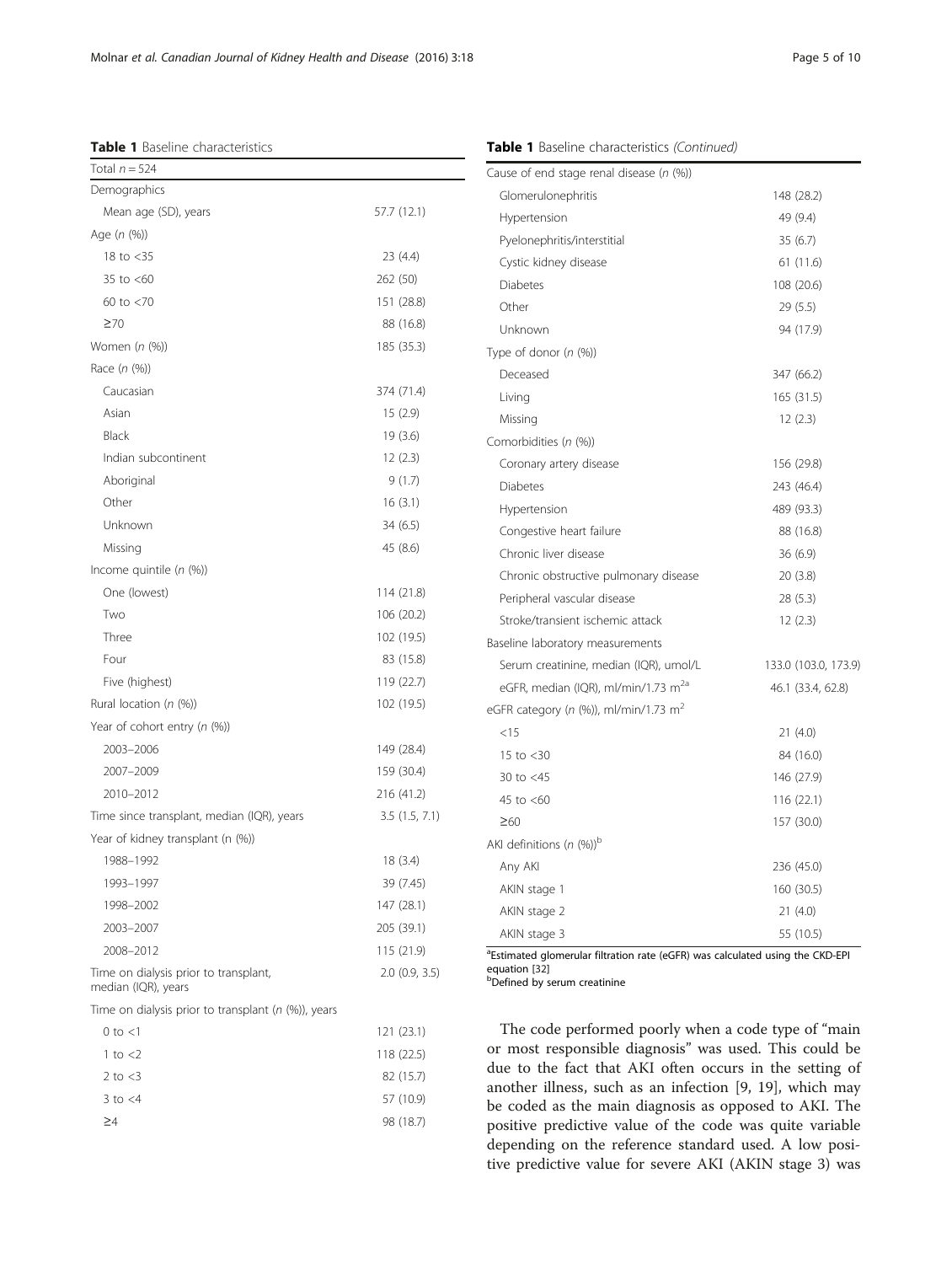<span id="page-5-0"></span>Molnar et al. Canadian Journal of Kidney Health and Disease (2016) 3:18 Page 6 of 10

Table 2 Diagnostic performance characteristics of three different algorithms for ICD-10 code N17x using the AKIN staging system for AKI as the reference standard

| Diagnostic coding<br>algorithm | AKIN stage               | Diagnostic performance<br>characteristics (95 % CI) |
|--------------------------------|--------------------------|-----------------------------------------------------|
| All diagnoses                  | AKIN stage 1 or greater  | $Sn = 28.0$ (22.6, 34.0) <sup>a</sup>               |
|                                |                          | $Sp = 97.2$ (94.6, 98.6)                            |
|                                |                          | $PPV = 89.2$ (80.1, 94.4)                           |
|                                |                          | $NPV = 62.2$ (57.7, 66.6)                           |
|                                |                          | $LR+ = 10.0$                                        |
|                                | AKIN stage 2 or greater  | $Sn = 42.1$ (31.7, 53.3)                            |
|                                |                          | $Sp = 90.6$ (87.6, 93.0)                            |
|                                |                          | $PPV = 43.2$ (32.6, 54.6)                           |
|                                |                          | $NPV = 90.2$ (87.1, 92.6)                           |
|                                |                          | $LR+ = 4.5$                                         |
|                                | AKIN stage 3             | $Sn = 40.0$ (28.1, 53.2)                            |
|                                |                          | $Sp = 88.9$ (85.8, 91.4)                            |
|                                |                          | $PPV = 29.7$ (20.5, 40.9)                           |
|                                |                          | NPV = 92.7 (89.9, 94.7)                             |
|                                |                          | $LR+ = 3.6$                                         |
| Admission diagnosis            | AKIN stage 1 or greater  | $Sn = 20.3$ (15.7, 25.9)                            |
|                                |                          | $Sp = 97.9$ (95.5, 99.0)                            |
|                                |                          | $PPV = 88.9$ (77.8, 94.8)                           |
|                                |                          | $NPV = 60.0$ (55.5, 64.3)                           |
|                                |                          | $LR+ = 9.7$                                         |
|                                | AKIN stage 2 or greater  | $Sn = 34.2$ (24.5, 45.4)                            |
|                                |                          | $Sp = 93.8$ (91.1, 95.6)                            |
|                                |                          | $PPV = 48.2$ (35.4, 61.2)                           |
|                                |                          | $NPV = 89.4$ (86.3, 91.8)                           |
|                                |                          | $LR+ = 5.5$                                         |
|                                | AKIN stage 3             | $Sn = 32.7 (21.8, 45.9)$                            |
|                                |                          | $Sp = 92.3$ (89.6, 94.4)                            |
|                                |                          | $PPV = 33.3$ (22.2, 46.6)                           |
|                                |                          | NPV = 92.1 (89.3, 94.2)                             |
|                                |                          | $LR + = 4.2$                                        |
| Main diagnosis/                | AKIN stage 1 or greaterb |                                                     |
| most responsible<br>diagnosis  | AKIN stage 2 or greater  | $Sn = 17.1 (10.3, 27.1)$                            |
|                                |                          | $Sp = 97.3$ (95.4, 98.5)                            |
|                                |                          | PPV = 52.0 (33.5, 70.0)                             |
|                                |                          | $NPV = 87.4$ (84.2, 90.0)                           |
|                                |                          | $LR+ = 6.3$                                         |
|                                | AKIN stage 3             | $Sn = 18.2$ (10.2, 30.3)                            |
|                                |                          | $Sp = 96.8$ (94.8, 98.1)                            |
|                                |                          | $PPV = 40.0$ (23.4, 59.3)                           |
|                                |                          | $NPV = 91.0$ (88.2, 93.2)                           |
|                                |                          | $LR+ = 5.7$                                         |

<sup>a</sup>Used the Wilson 95 % confidence interval

<sup>b</sup>Results suppressed as per ICES privacy regulations due to the presence of small cells Sn sensitivity, Sp specificity, PPV positive predictive value, NPV negative predictive value, LR+ positive likelihood ratio

found with all code types. This is likely due to the very low prevalence of AKIN stage 3 (10.5 %) in our cohort. The positive predictive value of a test (in this case the code) is known to vary significantly depending on the prevalence of the disease [\[20](#page-9-0)]. Specificity was quite high for all code types; however, it was slightly lower for code types with a higher sensitivity. Most code types were more sensitive (less false negatives) when a higher stage of AKI was used as the reference standard. This is to be expected because severe AKI is more clinically apparent and therefore more likely to be recorded in the chart.

The sensitivity of the code was lower than expected. When examined in healthy elderly and elderly patients with chronic kidney disease (CKD) (both at higher risk for AKI [[21](#page-9-0)–[23](#page-9-0)], similar to kidney transplant patients), the ICD-10 code for AKI had a sensitivity of 62 and 76 % respectively, compared to a reference of at least a doubling in serum creatinine [\[24\]](#page-9-0). One possible reason for the lower than expected sensitivity of the code is that acute rejection (a cause of AKI), has its own diagnostic code. Although we could not verify the true incidence of acute rejection in our study, it should be very low given that the median time from transplant to index admission was 3.5 years, and acute rejection is very infrequent beyond the first year [\[25](#page-9-0)]. Nonetheless, a small proportion of AKI episodes (determined based on the reference standard of a rise in creatinine) were likely assigned a code for acute rejection as opposed to AKI. The specificity of the code in the kidney transplant population was slightly lower than in the general or elderly population [[7\]](#page-9-0), suggesting that kidney transplant patients are more likely to have a code assigned for AKI when their kidney function is actually stable. Overall, the code demonstrated limited sensitivity; however, a high positive predictive value for any AKI was found. The code was also able to distinguish two populations with significantly different rises in serum creatinine.

To our knowledge, this is the first study to measure the accuracy of the ICD-10 diagnostic code for AKI in the kidney transplant population. Prior studies have examined the accuracy of AKI codes, mostly ICD-9, in the general, elderly, and elderly CKD populations [\[7, 24](#page-9-0), [26\]](#page-9-0). We studied transplant patients from two healthcare regions in the province of Ontario, making the sample more representative and thus generalizable. We had serum creatinine values available, making it possible to compare the administrative diagnostic code to the gold standard for diagnosing AKI, as opposed to relying on chart re-abstraction.

Limitations to our study should be noted. First, for the reference standard used to define AKI, we adapted the creatinine-based component of the AKIN classification system, which defines AKI using both serum creatinine and urine output measurements [\[16\]](#page-9-0). It is also recommended that the AKIN classification system be applied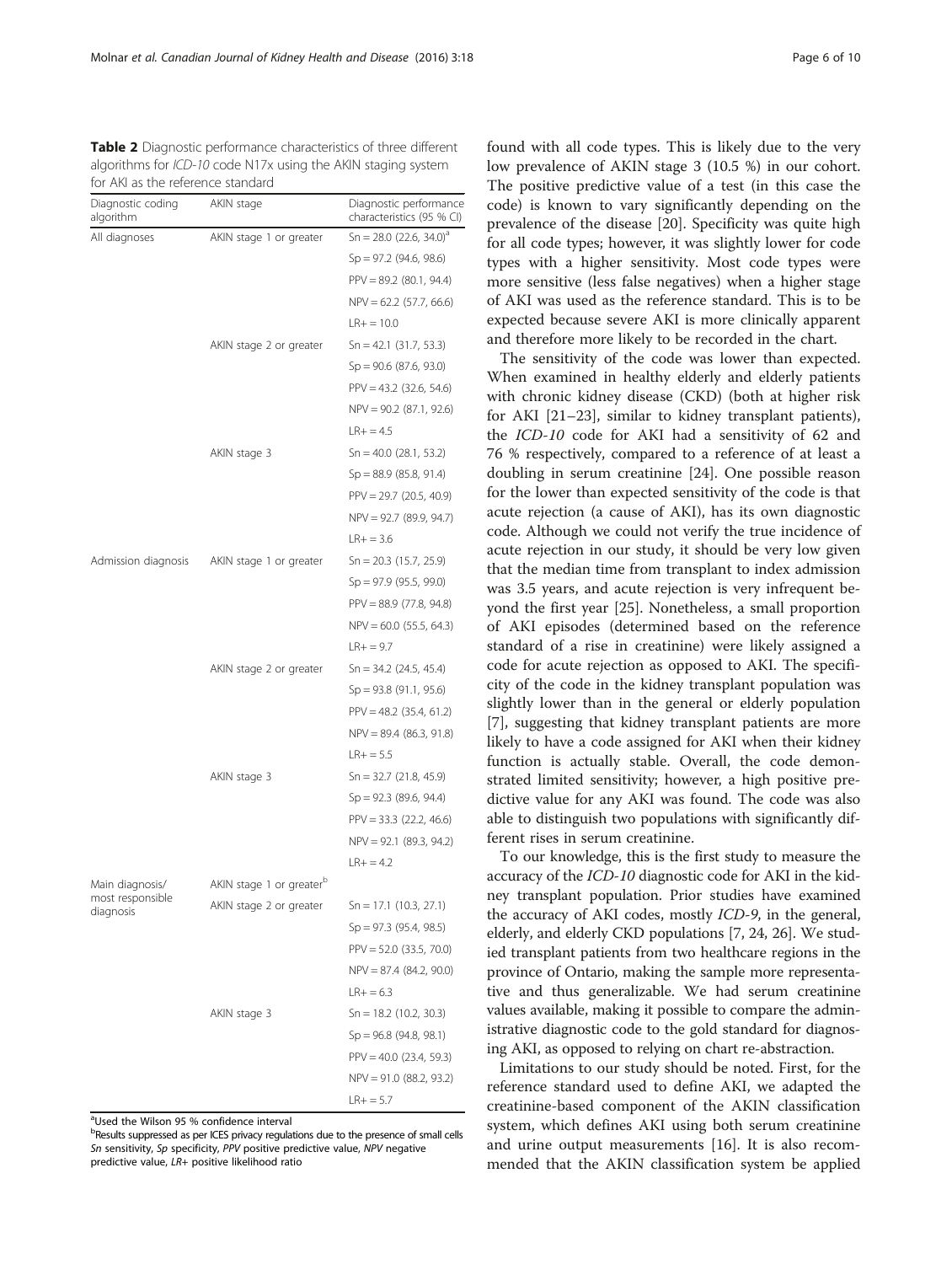| Diagnostic coding algorithm               | Code   | Number | Absolute change (µmol/L)Median (IQR) | Relative change (%) <sup>a</sup> |
|-------------------------------------------|--------|--------|--------------------------------------|----------------------------------|
| All diagnoses                             | $^+$   | 74     | 104.2 (57.0 to 158.0)                | 56.9 (35.0 to 111.4)             |
|                                           |        | 450    | 16.0 $(-3.0 \text{ to } 41.0)$       | $12.9$ (-2.2 to 30.5)            |
| Admission diagnosis                       | $^{+}$ | 54     | 109.0 (62.0 to 161.0)                | 64.0 (35.0 to 122.1)             |
|                                           |        | 470    | $18.0$ (-2.0 to 45.0)                | $13.8$ (-1.5 to 32.5)            |
| Main diagnosis/most responsible diagnosis | $\! +$ | 25     | 128.0 (57.0 to 160.0)                | 71.3 (27.4 to 122.1)             |
|                                           |        | 499    | $19.0$ (-1.0 to 51.0)                | 15.3 (-0.7 to 37.4)              |

<span id="page-6-0"></span>Table 3 Change in serum creatinine from baseline in all patients with and without an ICD-10 N17x code for AKI (referred to as code positive or code negative)

<sup>a</sup>Relative change = (peak serum creatinine – baseline serum creatinine)/baseline serum creatinine × 100

only after a patient has achieved an optimal state of hydration. Unfortunately, urine output measurements and clinical data, such as hydration status and the administration of intravenous fluids, were not available in the administrative datasets that we used for this study. However, even if urine output data were available, urine output measurements are difficult to obtain and are poorly documented outside the intensive care setting. In addition, the sole use of serum creatinine is a commonly accepted method of defining AKI, both clinically and for research purposes [[9, 27, 28](#page-9-0)]. Second, there is no consensus definition for AKI that has been validated in the kidney transplant population [[29, 30](#page-9-0)]. However, all established classification systems apply similar serum creatinine and urine output criteria [[30, 31](#page-9-0)]; AKI is defined similarly for transplant and non-transplant patients in the clinical setting; and the AKIN staging system was used to define AKI and correlated with poor outcomes in a prior study of kidney transplant patients [\[9](#page-9-0)]. Third,

we did not specify a timeline of <48 h within which AKI had to occur (as specified in the AKIN criteria). The use of stringent timelines would likely diminish the accuracy of the AKI code since these timelines are not applied in the clinical setting. Finally, data on the cause of AKI was not available. The accuracy of administrative coding for AKI may differ depending on the cause, especially in transplantation, where a diagnosis of acute rejection may be coded preferentially over a diagnosis of AKI.

#### Conclusions

In summary, our study demonstrates that identifying AKI in kidney transplant patients using administrative diagnostic codes will result in an underestimation of the true incidence and misclassification of patients with AKI. This limitation makes the code ineffectual for determining the incidence and consequences of AKI in hospitalized kidney transplant patients.

### Appendix 1

**Table 4** STARD (STAndards for the Reporting of Diagnostic accuracy studies) checklist

| Section and topic       | Item#          |                                                                                                                                                                                                      | Page    |
|-------------------------|----------------|------------------------------------------------------------------------------------------------------------------------------------------------------------------------------------------------------|---------|
| Title/Abstract/Keywords |                | Identify the article as a study of diagnostic accuracy (recommend MeSH<br>heading "sensitivity and specificity").                                                                                    | $1 - 3$ |
| Introduction            | 2              | State the research questions or study aims, such as estimating diagnostic<br>accuracy or comparing accuracy between tests or across participant groups.                                              | $4 - 5$ |
| Methods                 |                |                                                                                                                                                                                                      |         |
| Participants            | 3              | The study population: The inclusion and exclusion criteria, setting and<br>locations where data were collected.                                                                                      | $5 - 7$ |
|                         | $\overline{4}$ | Participant recruitment: Was recruitment based on presenting symptoms,<br>results from previous tests, or the fact that the participants had received<br>the index tests or the reference standard?  | $5 - 7$ |
|                         | 5              | Participant sampling: Was the study population a consecutive series of<br>participants defined by the selection criteria in item 3 and 4? If not,<br>specify how participants were further selected. |         |
|                         | 6              | Data collection: Was data collection planned before the index test and reference<br>standard were performed (prospective study) or after (retrospective study)?                                      | 7       |
| Test methods            | 7              | The reference standard and its rationale.                                                                                                                                                            | $7 - 8$ |
|                         | 8              | Technical specifications of material and methods involved including<br>how and when measurements were taken, and/or cite references for<br>index tests and reference standard.                       | $8 - 9$ |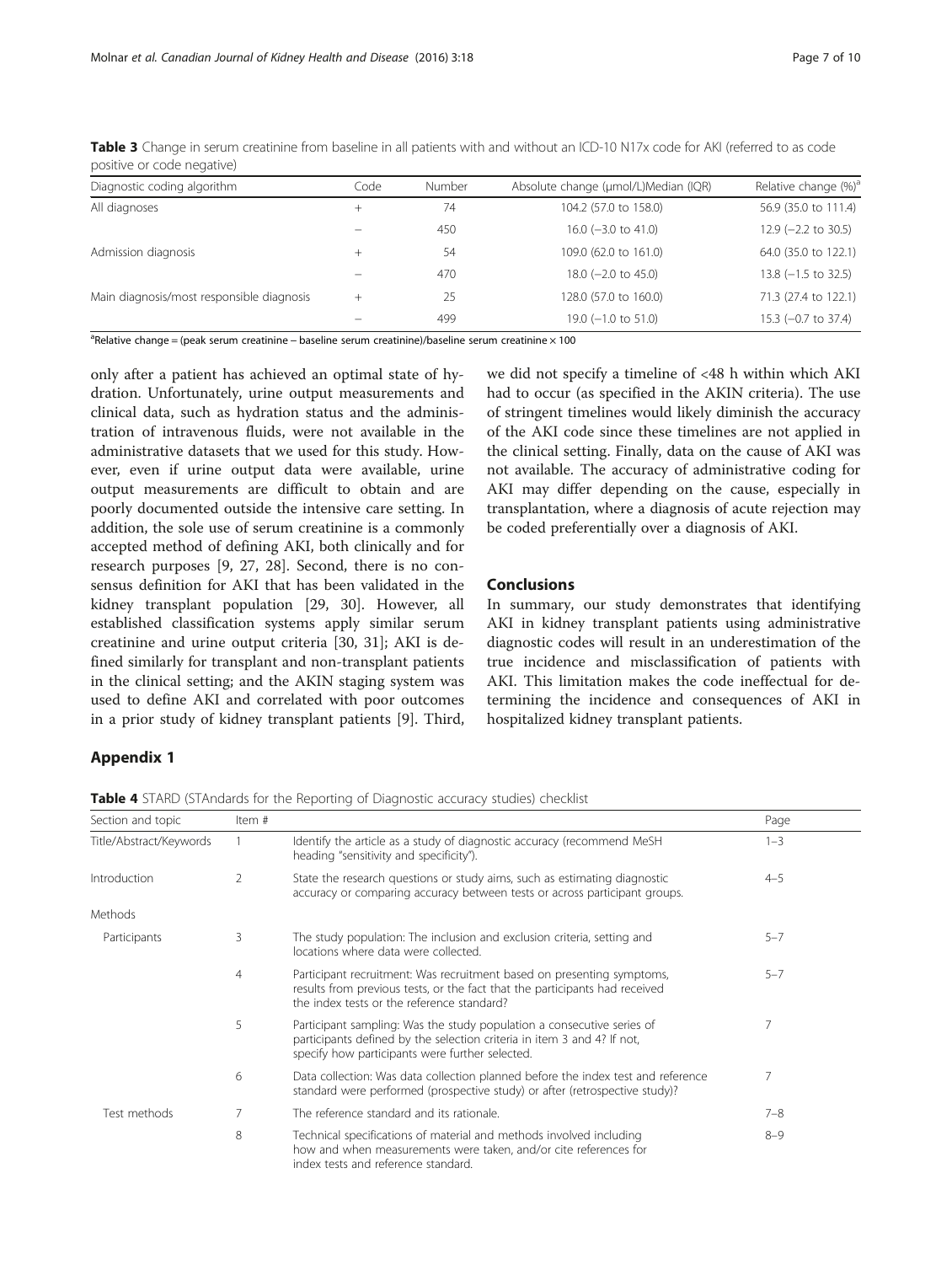<span id="page-7-0"></span>

| Table 4 STARD (STAndards for the Reporting of Diagnostic accuracy studies) checklist (Continued) |
|--------------------------------------------------------------------------------------------------|
|--------------------------------------------------------------------------------------------------|

|                     | 9  | Definition of and rationale for the units, cutoffs and/or categories of the results of<br>the index tests and the reference standard.                                                                                                                            | $7 - 9$                                                               |
|---------------------|----|------------------------------------------------------------------------------------------------------------------------------------------------------------------------------------------------------------------------------------------------------------------|-----------------------------------------------------------------------|
|                     | 10 | The number, training, and expertise of the persons executing and reading the index<br>tests and the reference standard.                                                                                                                                          | $8 - 9$                                                               |
|                     | 11 | Whether or not the readers of the index tests and reference standard were blind<br>(masked) to the results of the other test and describe any other clinical information<br>available to the readers.                                                            | N/A                                                                   |
| Statistical methods | 12 | Methods for calculating or comparing measures of diagnostic accuracy, and the<br>statistical methods used to quantify uncertainty (e.g., 95 % confidence intervals).                                                                                             | 9, 10, Appendix 3                                                     |
|                     | 13 | Methods for calculating test reproducibility, if done.                                                                                                                                                                                                           | N/A                                                                   |
| Results             |    |                                                                                                                                                                                                                                                                  |                                                                       |
| Participants        | 14 | Report when study was done, including beginning and ending dates of recruitment.                                                                                                                                                                                 | 9, Additional file 1:<br>Figure S1                                    |
|                     | 15 | Report clinical and demographic characteristics of the study population (e.g., age, sex,<br>spectrum of presenting symptoms, comorbidity, current treatments, recruitment centers).                                                                              | 10, Table 1                                                           |
|                     | 16 | Report the number of participants satisfying the criteria for inclusion that did or<br>did not undergo the index tests and/or the reference standard; describe why<br>participants failed to receive either test (a flow diagram is strongly recommended).       | Additional file 1:<br>Figure S1                                       |
| Test results        | 17 | Report time interval from the index tests to the reference standard,<br>and any treatment administered between.                                                                                                                                                  | 10                                                                    |
|                     | 18 | Report distribution of severity of disease (define criteria) in those with the target<br>condition; other diagnoses in participants without the target condition.                                                                                                | 10, Table 1                                                           |
|                     | 19 | Report a cross tabulation of the results of the index tests (including indeterminate<br>and missing results) by the results of the reference standard; for continuous results,<br>the distribution of the test results by the results of the reference standard. | 10-11, Table 2,<br>Table 3                                            |
|                     | 20 | Report any adverse events from performing the index tests or the reference standard.                                                                                                                                                                             | N/A                                                                   |
| Estimates           | 21 | Report estimates of diagnostic accuracy and measures of statistical uncertainty<br>(e.g., 95 % confidence intervals).                                                                                                                                            | 10-11, Table 2,<br>Table 3, Additional<br>file 1: Figure S2<br>and S3 |
|                     | 22 | Report how indeterminate results, missing data, and outliers of the index tests were handled                                                                                                                                                                     | N/A                                                                   |
|                     | 23 | Report estimates of variability of diagnostic accuracy between subgroups of<br>participants, readers or centers, if done                                                                                                                                         | N/A                                                                   |
|                     | 24 | Report estimates of test reproducibility, if done.                                                                                                                                                                                                               | N/A                                                                   |
| Discussion          | 25 | Discuss the clinical applicability of the study findings                                                                                                                                                                                                         | 15                                                                    |

# Appendix 2

|  |  | Table 5 Coding definitions for demographic, comorbid conditions, and AKI characteristics |  |  |  |  |  |
|--|--|------------------------------------------------------------------------------------------|--|--|--|--|--|
|--|--|------------------------------------------------------------------------------------------|--|--|--|--|--|

| Characteristic                                                                                                 | Database      | Codes                                              |
|----------------------------------------------------------------------------------------------------------------|---------------|----------------------------------------------------|
| Age, sex, income, rural                                                                                        | <b>RPDB</b>   |                                                    |
| Race, time on dialysis prior to transplant, CORR<br>date of kidney transplant, type of donor,<br>cause of ESRD |               |                                                    |
| Diabetes mellitus                                                                                              | CIHI-DAD/OHIP | ICES derived cohort-ODD                            |
| Hypertension                                                                                                   | CIHI-DAD/OHIP | ICES derived cohort-HYPERTENSION                   |
| Congestive heart failure                                                                                       | CIHI-DAD/OHIP | ICD9: 425, 5184, 514, 428                          |
|                                                                                                                |               | ICD10: I500, I501, I509, I255, J81                 |
|                                                                                                                |               | CCP: 4961, 4962, 4963, 4964                        |
|                                                                                                                |               | CCI: 1HP53, 1HP55, 1HZ53GRFR, 1HZ53LAFR, 1HZ53SYFR |
|                                                                                                                |               | OHIP fee codes: R701, R702, Z429                   |
|                                                                                                                |               | OHIP diagnosis code: 428                           |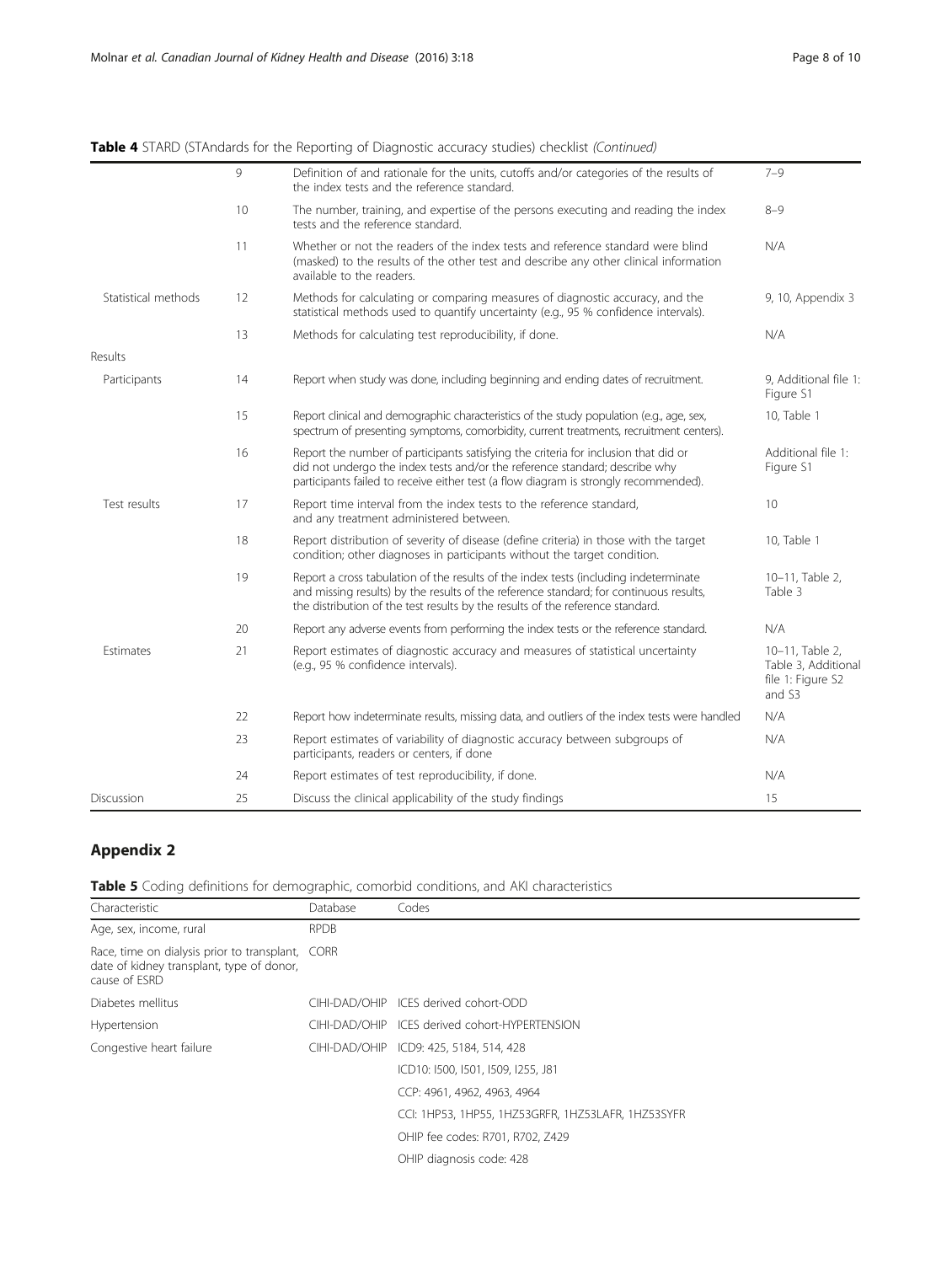<span id="page-8-0"></span>

|  |  |  | Table 5 Coding definitions for demographic, comorbid conditions, and AKI characteristics (Continued) |  |
|--|--|--|------------------------------------------------------------------------------------------------------|--|
|  |  |  |                                                                                                      |  |

| Coronary artery disease               | CIHI-DAD/OHIP | ICD9: 412, 410, 413, 414, 4292, 4295, 4296, 4297                                                                                                                                           |
|---------------------------------------|---------------|--------------------------------------------------------------------------------------------------------------------------------------------------------------------------------------------|
|                                       |               | ICD10: I21, I22, Z955, Z958, Z959, R931, T822                                                                                                                                              |
|                                       |               | CCI: 11J26, 11J27, 11J50, 11J54, 11J57, 11J76                                                                                                                                              |
|                                       |               | CCP: 4801, 4802, 4803, 4804, 4805, 481, 482, 483                                                                                                                                           |
|                                       |               | OHIP: R741, R742, R743, G298, E646, E651, E652, E654, E655, G262, Z434, Z448                                                                                                               |
|                                       |               | OHIP diagnosis code: 410, 412, 413                                                                                                                                                         |
| Stroke/TIA                            | CIHI-DAD      | ICD9: 430, 431, 4340, 4341, 4349, 436, 435, 3623                                                                                                                                           |
|                                       |               | ICD10: H341, I630, I631, I632, I633, I634, I635, I638, I639, G45, I629, I64, G45", H340,<br>1600, 1601, 1602, 1603, 1604, 1605, 1606, 1607, 1607, 1609, 161                                |
| Chronic obstructive pulmonary disease | CIHI-DAD      | ICD9: 491, 492, 496                                                                                                                                                                        |
|                                       |               | ICD10: J41, J43, J44                                                                                                                                                                       |
| Chronic liver disease                 | CIHI-DAD/OHIP | ICD9: 4561, 4562, 070, 5722, 5723, 5724, 5728, 573, 7824, V026, 571, 2750, 2751, 7891, 7895                                                                                                |
|                                       |               | ICD10: B16, B17, B18, B19, I85, R17, R18, R160, R162, B942, Z225, E831, E830, K70, K713,<br>K714, K715, K717, K721, K729, K73, K74, K753, K754, K758, K759, K76, K77                       |
|                                       |               | OHIP diagnosis code: 571, 573, 070                                                                                                                                                         |
|                                       |               | OHIP fee code: Z551, Z554                                                                                                                                                                  |
| Peripheral vascular disease           | CIHI-DAD/OHIP | ICD9: 4402, 4408, 4409, 5571, 4439, 444                                                                                                                                                    |
|                                       |               | ICD10: I700, I702, I708, I709, I731, I738, I739, K551                                                                                                                                      |
|                                       |               | CCP: 5125, 5129, 5014, 5016, 5018, 5028, 5038                                                                                                                                              |
|                                       |               | CCI: 1KA76, 1KA50, 1KE76, 1KG26, 1KG50, 1KG57, 1KG76MI, 1KG87                                                                                                                              |
|                                       |               | OHIP feecode: R787, R780, R797, R804, R809, R875, R815, R936, R783, R784, R785, E626,<br>R814, R786, R937, R860, R861, R855, R856, R933, R934, R791, E672, R794, E672, R813,<br>R867, E649 |

Abbreviations: RPDB Registered Persons Database; CIHI-DAD Canadian Institute for Health Information Discharge Abstract Database; OHIP Ontario Health Insurance Plan; CCP Canadian Classification of Diagnostic, Therapeutic, and Surgical Procedures; CCI Canadian Classification of Interventions; CORR Canadian Organ Reporting Register; TIA transient ischemic attack; AKI acute kidney injury

Table 6 Sample 2 by 2 table for assessing diagnostic performance characteristics (sensitivity, specificity, positive predictive value, and negative predictive value) for ICD-10 code N17x

|                       | Reference standard: AKIN definition of AKI                                   |                                                                        |  |  |  |  |
|-----------------------|------------------------------------------------------------------------------|------------------------------------------------------------------------|--|--|--|--|
|                       | $\geq$ 2-fold increase in serum<br>creatinine concentration<br>from baseline | <2-fold increase in serum<br>creatinine concentration<br>from baseline |  |  |  |  |
| Code N17x<br>positive | True positive (TP)                                                           | False positive (FP)                                                    |  |  |  |  |
| Code N17x<br>negative | False negative (FN)                                                          | True negative (TN)                                                     |  |  |  |  |

Sensitivity (Sn) = TP ÷ (TP + FN); the proportion of patients with  $\geq$ 2-fold increase in serum creatinine concentration from baseline who are code N17x positive Specificity (Sp) = TN  $\div$  (FP + TN); the proportion of patients with <2-fold increase in serum creatinine concentration from baseline who are code N17x negative Positive predictive value (PPV) =  $TP \div (TP + FP)$ ; the proportion of patients who are code N17x positive with ≥2-fold increase in serum creatinine concentration from baseline

Negative predictive value (NPV) = TN  $\div$  (FN + TN); the proportion of patients who are code N17x negative with <2-fold increase in serum creatinine concentration from baseline

Positive likelihood ratio (LR+) = sensitivity/(1-specificity)

# Appendix 3 Additional file

[Additional file 1: Figure S1](dx.doi.org/10.1186/s40697-016-0108-7)-S3. Patient Selection. Absolute changes in serum creatinine among patients who were code negative and code positive for AKI. Relative changes in serum creatinine among patients who were code negative and code positive for AKI. (DOCX 230 kb)

#### **Abbreviations**

AKI: acute kidney injury; AKIN: acute kidney injury network; CIHI: Canadian Institute for Health Information; CKD: chronic kidney disease; ICD-10: International Classification of Diseases, Tenth Revision; ICES: Institute for Clinical Evaluative Sciences; PPV: positive predictive value.

#### Competing interests

GK, CvW, EM, DF, and AOM declare that they have no competing interests; AXG holds an investigator initiated grant from Astellas Pharma and Roche to support a Canadian Institute of Health Research study in living kidney donors, and his institution received unrestricted research funding unrelated to this project from Pfizer.

#### Authors' contributions

AOM helped conceive the idea and design of the study, performed the statistical analysis, interpreted the results and drafted the manuscript. CvW participated in the design of the study, interpretation of the results, and helped to draft the manuscript. EM participated in the design of the study and helped with data cleaning and the statistical analysis. DF participated in the design of the study. AXG participated in the design of the study. GK helped conceive the